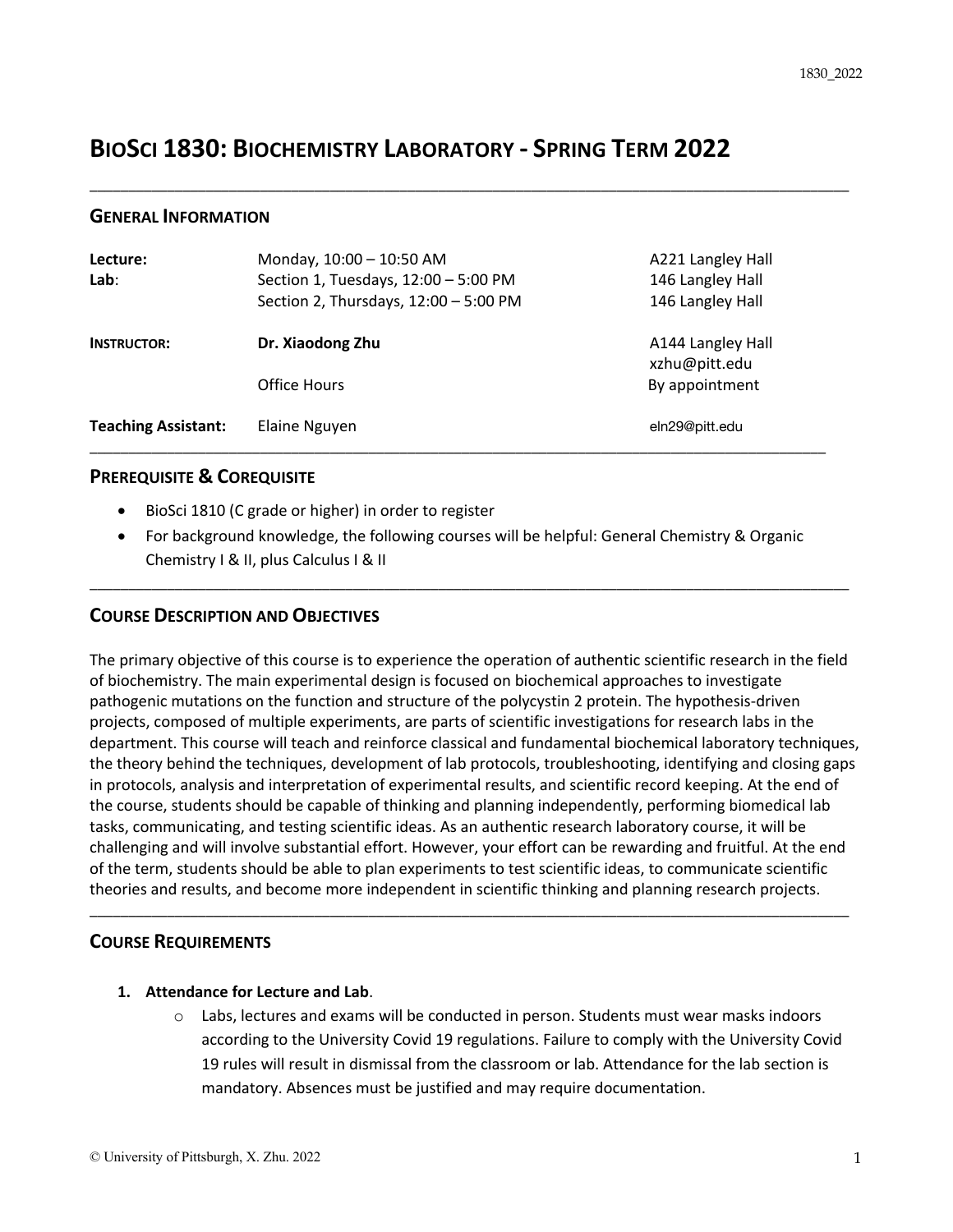$\circ$  For the first two weeks of the term, students may attend the lectures and lab sections remotely on Zoom. Students should take responsibility to inform lab partners and faculty if having health or other issues. **Any absence must be excused prior to the class by email directly to the instructor**.

#### **2. Time Expectations:**

- $\circ$  Expect to spend some time outside of the lecture and laboratory meeting times.
- $\circ$  Be prepared for the lab you will write your own plans and protocols.

### **3. Reading Material**:

- o No textbook
- o Primary research publications and third-party research protocols will be distributed electronically via Canvas.

#### **4. Communication:**

- o We will communicate via Canvas, LabArchives and email.
- o Pre-lab assignments will be submitted as electronic files through LabAchives. Lab notes and post-lab assignments will be written in your electronic notebooks (LabArchives).

## **GRADING:**

| .                                |     |                 |
|----------------------------------|-----|-----------------|
| <b>Lab Performance</b>           | 10% |                 |
| Exams (2)                        | 30% |                 |
| Lab Notebooks                    | 25% | See the Rubrics |
| <b>Pre-lab assignments</b>       | 10% | See the Rubrics |
| <b>Journal Club Presentation</b> | 2%  |                 |
| <b>Project Presentation</b>      | 23% | See the Rubrics |
|                                  |     |                 |

\_\_\_\_\_\_\_\_\_\_\_\_\_\_\_\_\_\_\_\_\_\_\_\_\_\_\_\_\_\_\_\_\_\_\_\_\_\_\_\_\_\_\_\_\_\_\_\_\_\_\_\_\_\_\_\_\_\_\_\_\_\_\_\_\_\_\_\_\_\_\_\_\_\_\_\_\_\_\_\_\_\_\_\_\_\_\_\_\_\_

## **LAB PERFORMANCE**

**Attendance: each missing lab without a proper reason will get 2% deduction of total score**. Be reliable and responsible in the lab. Specifically, perform experiments, record results, label samples and clean benches at the end of each section.

#### **EXAMS**

Two 50-minute exams will be given on principles and understanding of the project, lab techniques and applications. Exams are open to all information resources. **Exams must be completed independently.** 

#### **NOTEBOOK**

Notebooks are an extremely important part of scientific research. We will use an electronic notebook system this term (LabArchives) that is time-stamped for all input and changes. Pre-lab assignments should be completed before the lab starts. Pre-lab assignments will be posted on Canvas>Files>Pre-labs. Completed prelab assignments should be submitted to LabAchives as the first part of each week's lab notebook. Your notebook should be a real-time document containing all of your original data from your experiments. Gel and plate photos should be clearly labeled. The notebook should be self-contained and organized so that other investigators could understand and reproduce your recorded experiments. Your notebook provides the keys to recognize all samples you save in the freezer or refrigerator. Since this lab course does not require separate lab reports, your notebook should include a discussion/conclusion section as part of each experimental record.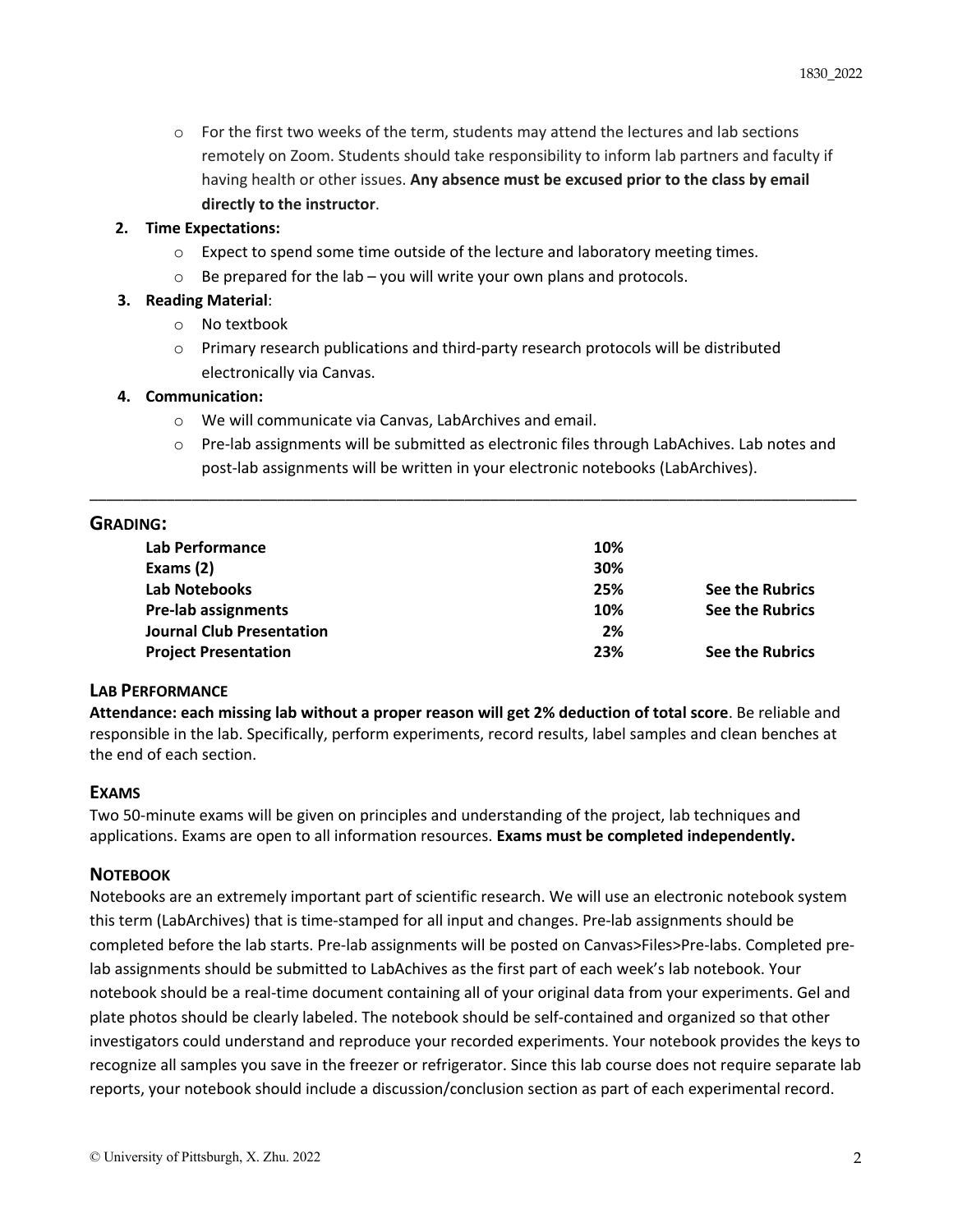Timeliness is an important part of entry validity. Your notebook of each lab should be completed before the next lab. In the cases where conclusions are waiting for further investigation, this part may be entered in a separate session without changing the original note timestamps. **Late assignments will take a 10% deduction per day.** 

#### **PROJECT PRESENTATION**

A 15-minute poster presentation with your lab partners will be held at the end of the term. Your presentations are a significant portion of your grade, representing your achievement in this investigation, as well as your understanding of the mechanism of this biological process. A collection of clear and presentable data is important thoughout the term.

\_\_\_\_\_\_\_\_\_\_\_\_\_\_\_\_\_\_\_\_\_\_\_\_\_\_\_\_\_\_\_\_\_\_\_\_\_\_\_\_\_\_\_\_\_\_\_\_\_\_\_\_\_\_\_\_\_\_\_\_\_\_\_\_\_\_\_\_\_\_\_\_\_\_\_\_\_\_\_\_\_\_\_\_\_\_\_\_\_\_\_\_\_\_\_\_\_\_

| Week | <b>Concepts &amp; Procedures</b>                                                   |
|------|------------------------------------------------------------------------------------|
| 1/10 | Lecture: Project overview, Syllabus, notebook on Zoom                              |
|      | Lab: Lab Safety, basic lab techniques, plasmids and E. coli transformation on Zoom |
| 1/17 | Lecture: No class.                                                                 |
|      | Lab: Protein structure modeling using PyMol on Zoom by Elaine Nguyen               |
| 1/24 | Lecture: Study of PC2 functions in yeast model system                              |
|      | Lab: plasmid preps and restriction digestions for verification.                    |
| 1/31 | Lecture: Protein techniques (1)                                                    |
|      | Lab: Analysis of proteins by SDS-PAGE gels; Protein quantification by Bradford     |
| 2/7  | Lecture: Guest lecture by Dr. Christopher Guerriero                                |
|      | Lab: Yeast Transformation and Journal Club (1)                                     |
| 2/14 | Lecture: Streaking yeast transformants                                             |
|      | Lab: Growth Density test and Journal Club (2)                                      |
| 2/21 | Lecture: Discussion session 1                                                      |
|      | Lab: Cloning by homologous recombination in yeast (1)                              |
| 2/28 | Exam 1                                                                             |
|      | Lab: Cloning by homologous recombination in yeast (2)                              |
| 3/7  | <b>SPRING BREAK</b>                                                                |
| 3/14 | Lecture: Protein techniques (2)                                                    |
|      | Lab: Transformation of yeast cells                                                 |
| 3/21 | Lecture: Streaking yeast transformants                                             |
|      | Lab: Immuno-precipitation                                                          |
| 3/28 | Lecture: PC2 structure and protein-protein interactions                            |
|      | Lab: Western Blots                                                                 |
| 4/4  | Lecture: TBD                                                                       |
|      | Lab: Immuno-precipitation (2)                                                      |
| 4/11 | Lecture: Discussion session 2                                                      |
|      | Lab: Poster preparation and make up experiments                                    |
| 4/18 | Exam 2                                                                             |
|      | Poster presentations - 15-20 minute each group                                     |
| 4/25 | <b>FINAL'S WEEK</b>                                                                |

### **TENTATIVE SCHEDULE:**

*Note: This schedule may be modified during the semester. You will be notified of any such changes.*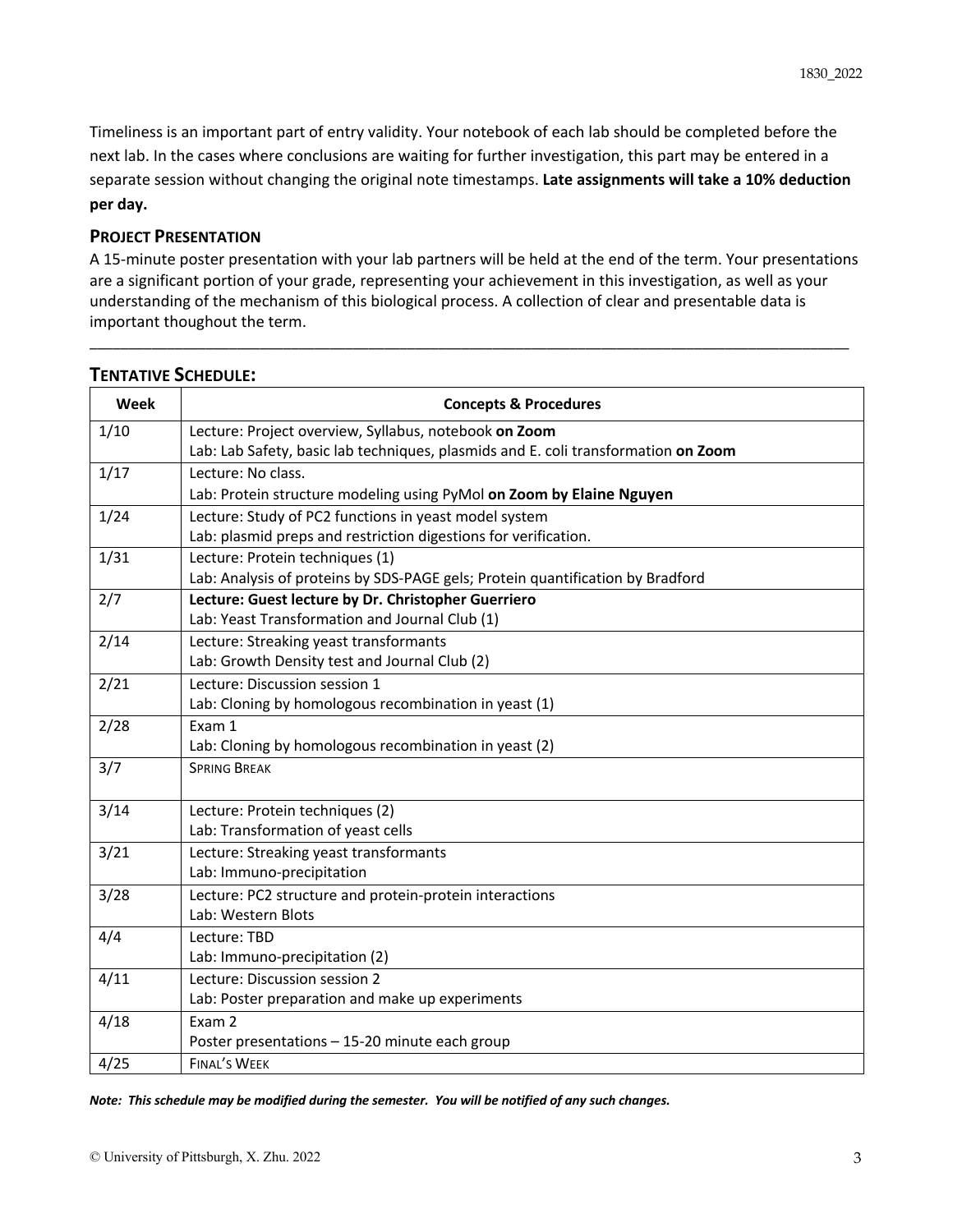# *General Rules of the Laboratory Safety*

- Ø **Know the Locations of Room Exits, Eye Wash Stations, Shower & First Aid Kit**s: know their locations and how to use them
- Ø **Hazardous Materials** (acids, bases, toxins): know where they are & after use, put them away, back where they came from.
- Ø **Hazardous Waste Disposal:** use them appropriately. Special disposal is expensive.
	- o Glass Waste Bin: glass only, no gloves, plastic, tissues etc.
	- o Biohazard Waste Bin: experimental plates only.
	- o Ethidium Waste Bin: Gels only, not gloves or paper towels.
- Ø **Gloves**: always wear gloves in the lab, except when using computer keyboards.
- Ø **Wash Hands Always**: whenever you leave the lab.
- $\triangleright$  **Wear appropriate clothing**: Lab coats are available.
- Ø **Goggles/Eyeglasses are recommended & available.**
	- o Contact lens wearers must wear eye protection when handling hazardous materials.
- Ø **No food or drink in the labs.**
- $\triangleright$  In the event of fire, evacuate the lab check to make sure your lab mate makes it out safely.
- Ø **Be a conscientious citizen**  inform lab personnel of concerns or potential hazards, such as spills of unknown origin & do your part to keep the lab clean & organized.
- Ø **Never use equipment without proper instruction**: everything but particularly centrifuges.

# *Centrifuge Safety*

There are two general types of centrifuges in the Langley Teaching Labs:

- § **Table-top centrifuges:** 
	- o for quick spins of 2 ml or less which do not exceed 20,000 rpm
	- o using another Eppendorf tube for the balance
	- o potentially dangerous
- § **Sorvall high speed centrifuges:** 
	- o referred to as "floor model" centrifuges
	- o handle large volume samples (greater than 2 ml to 500 ml)
	- o rotors have different maximum speeds
	- o must use balance tubes to operate
	- o potentially dangerous & very expensive usage requires training

#### **POLICY ON THE EXPORT OR IMPORT OF LAB MATERIALS:**

We do not permit any student to take any teaching lab samples, reagents or other materials to their research lab or back from their research lab to the Langley Teaching Lab. This policy is directed to biological reagents and samples, and it does not include electronic or paper documents. When students take experiments back to another lab space or carry supplies from their lab to the teaching labs, we cannot control the experiment or personal safety, which it is our responsibility to do.

\_\_\_\_\_\_\_\_\_\_\_\_\_\_\_\_\_\_\_\_\_\_\_\_\_\_\_\_\_\_\_\_\_\_\_\_\_\_\_\_\_\_\_\_\_\_\_\_\_\_\_\_\_\_\_\_\_\_\_\_\_\_\_\_\_\_\_\_\_\_\_\_\_\_\_\_\_\_\_\_\_\_\_\_\_\_\_\_\_\_

#### **ACADEMIC INTEGRITY:**

Students in this course will be expected to comply with the University of Pittsburgh's Policy on Academic Integrity. Any student suspected of violating this obligation for any reason during the semester will be required